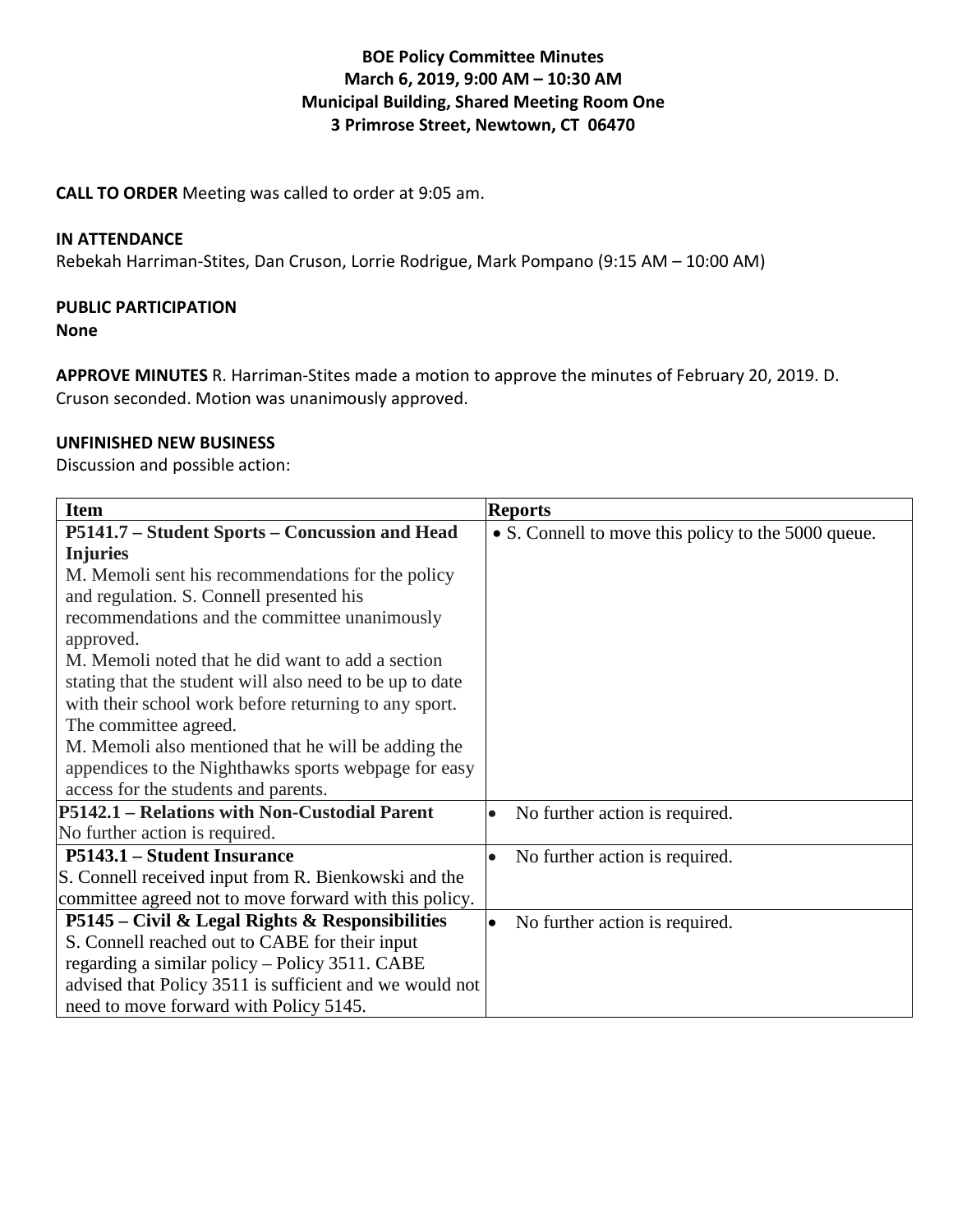# **NEW BUSINESS**

Discussion and possible action:

| <b>Item</b>                                                 | <b>Reports</b>                                                  |
|-------------------------------------------------------------|-----------------------------------------------------------------|
| Policy 5145.1 - Invasion of Privacy                         | S. Connell to reach out to C. Amodeo and A. Dalton<br>$\bullet$ |
| M. Pompano suggests that A. Dalton and C. Amodeo            | for recommendations regarding this policy.                      |
| review this policy as it speaks on invasion of privacy      |                                                                 |
| for a student. The committee agreed. S. Connell will        |                                                                 |
| reach out to both and ask for their recommendations for     |                                                                 |
| the next meeting.                                           |                                                                 |
| Policy 5145.11 - Questioning and                            | S. Connell to invite M. Pompano to an upcoming<br>$\bullet$     |
| <b>Apprehension/Policy in Courts</b>                        | meeting                                                         |
| M. Pompano will make edits and bring back to the            |                                                                 |
| committee to review. He will also review the sample         |                                                                 |
| regulations and choose the most appropriate for NPS.        |                                                                 |
| <b>Policy 5145.111 - Probation/Police/Courts</b>            |                                                                 |
|                                                             | S. Connell to move this policy to the 5000 queue.<br>$\bullet$  |
| This CABE sample policy is appropriate as written and       |                                                                 |
| the committee unanimously agreed to move it forward         |                                                                 |
| to the 5000 series queue.                                   |                                                                 |
| Policy 5145.12 - Search and Seizure                         | S. Connell to make approved edits<br>$\bullet$                  |
| The committee agreed that they liked the current            | S. Connell to invite M. Pompano to an upcoming<br>$\bullet$     |
| language in the NPS policies and would like to              | meeting                                                         |
| incorportate it into the CABE version.                      |                                                                 |
| The edits are as followed:                                  |                                                                 |
| On page (a), Desk and School Lockers will read:             |                                                                 |
| "Desks and school lockers are property of the schools.      |                                                                 |
| The right to inspect desks and lockers assigned to          |                                                                 |
| students may be exercised by school officials to            |                                                                 |
| safeguard students, their property, and school property     |                                                                 |
| with reasonable care for the Fourth Amendment rights        |                                                                 |
| of students. The administration will annually ensure that   |                                                                 |
| students are advised of this policy.                        |                                                                 |
| The exercise of the right to inspect also requires          |                                                                 |
| protection of each student's personal privacy and           |                                                                 |
| from coercion. An authorized school<br>protection           |                                                                 |
| administrator may search a student's locker or desk         |                                                                 |
| under the following conditions:                             |                                                                 |
| 1. There is reason to believe that the student's desk or    |                                                                 |
| locker contains weapons, contraband material, or the        |                                                                 |
| fruits of a crime.                                          |                                                                 |
| 2. There are reasonable grounds for suspecting the          |                                                                 |
| search will turn up evidence that the student               |                                                                 |
| has violated or is violating either the law or the rules of |                                                                 |
| the school.                                                 |                                                                 |
| 3. The measures used to conduct the search are              |                                                                 |
| reasonably related to the objectives of the search          |                                                                 |
| and not excessively intrusive in light of the age and sex   |                                                                 |
| of the student and the nature of the alleged legal or rules |                                                                 |
| infraction."                                                |                                                                 |
|                                                             |                                                                 |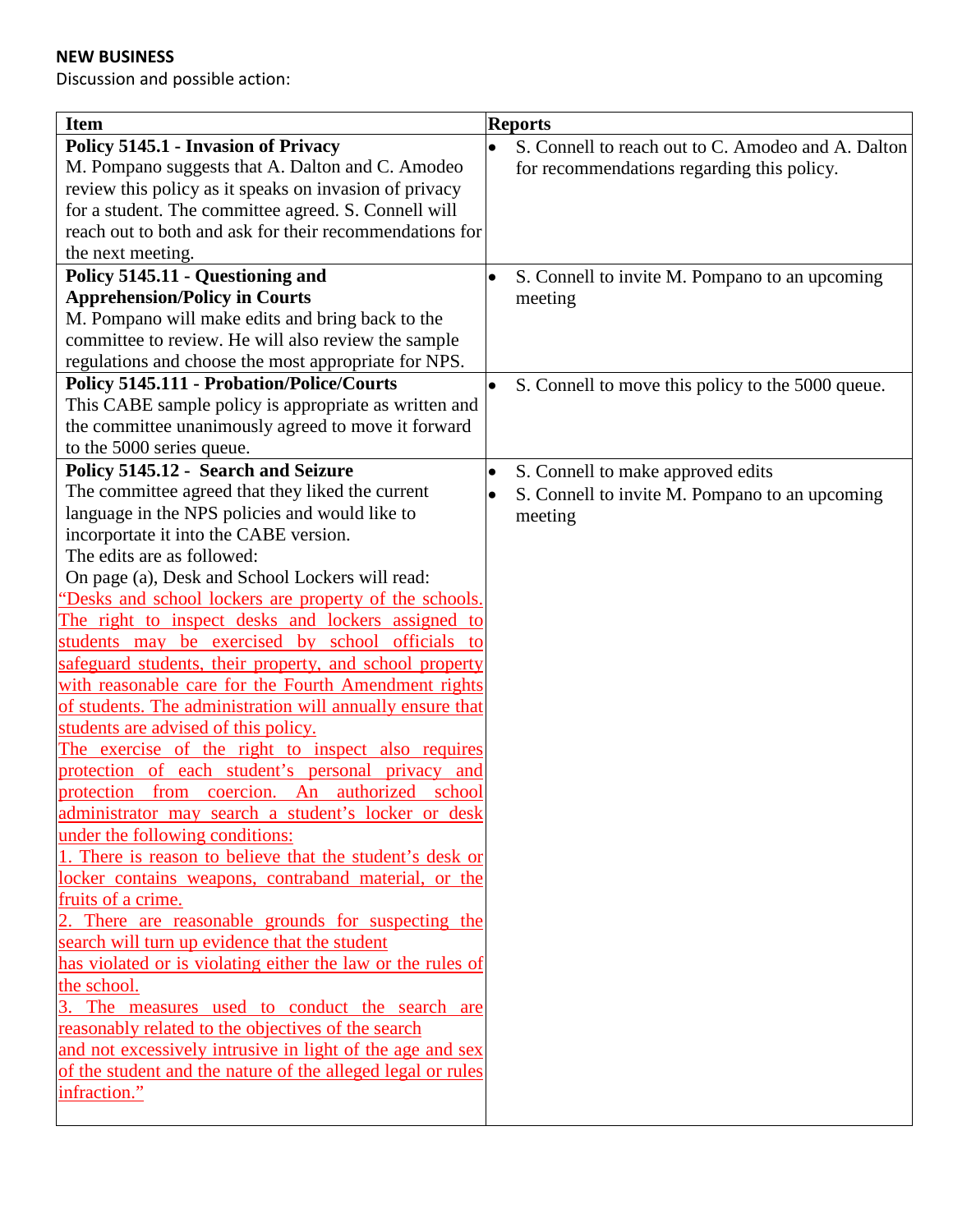| Student searches will read:                                 |                                                             |
|-------------------------------------------------------------|-------------------------------------------------------------|
| "Students or their property, including automobiles"         |                                                             |
| parked on school property, may be searched if there are     |                                                             |
| reasonable grounds for suspecting the search will turn      |                                                             |
| up evidence that students have violated or are violating    |                                                             |
| either the law or the rules of the school. The scope of the |                                                             |
| search must be reasonably related to the objectives of      |                                                             |
| the search and not excessively intrusive in light of the    |                                                             |
| age and sex of the students and the nature of the           |                                                             |
| infraction.                                                 |                                                             |
| Strip searches shall not be conducted by school             |                                                             |
| authorities. All searches by the Principal or his/her       |                                                             |
| designee shall be carried out in the presence of another    |                                                             |
| adult witness.                                              |                                                             |
| A strip search is defined as a search that requires a       |                                                             |
| student to remove any or all of his or her clothing, other  |                                                             |
| than an outer coat or jacket"                               |                                                             |
|                                                             |                                                             |
| After reviewing a separate policy on Vehicle Searches       |                                                             |
| on School Grounds - everyone agreed that instead of         |                                                             |
| having a standalone policy; we should add a section into    |                                                             |
| Search and Seizure. S. Connell to add in the following      |                                                             |
| language:                                                   |                                                             |
| <b>Vehicle Searches on School Grounds</b>                   |                                                             |
| The privilege of bringing a student-operated motor          |                                                             |
| vehicle onto school premises is hereby conditioned on       |                                                             |
| consent by the student driver to allow the search of that   |                                                             |
| motor vehicle when there is reasonable cause for a          |                                                             |
| search of that motor vehicle. The act of bringing a motor   |                                                             |
| vehicle upon school premises will allow school officials    |                                                             |
| to presume consent by the student, parent or guardian, or   |                                                             |
| owner of the vehicle for a search of that motor vehicle.    |                                                             |
| Refusal by a student, parent or guardian, or owner of the   |                                                             |
| vehicle to allow access to a motor vehicle on school        |                                                             |
| premises at the time of a request to search the motor       |                                                             |
| vehicle will be cause for termination, without further      |                                                             |
| hearing, of the privilege of bringing a motor vehicle       |                                                             |
| onto school premises. The Principal, or a building          |                                                             |
| administrator, may request a law enforcement officer to     |                                                             |
| search a motor vehicle on school premises, subject to       |                                                             |
| provisions of this policy.                                  |                                                             |
|                                                             |                                                             |
|                                                             |                                                             |
| Policy 5145.121- Vehicle Searches on School                 | No further action is required.<br>$\bullet$                 |
| <b>Grounds</b>                                              |                                                             |
| The language from this policy will be incorporated into     |                                                             |
| Policy 5145.12 – Search and Seizure                         |                                                             |
| Policy 5145.123- Use of Metal Detectors                     | No further action is required.<br>$\bullet$                 |
| No further action is required.                              |                                                             |
| <b>Policy 5145.124- Breathalyzer Testing</b>                | S. Connell to invite M. Pompano to an upcoming<br>$\bullet$ |
| The committee liked Brookfield's version of this            | policy meeting                                              |
| policy. M. Pompano will review and bring his                |                                                             |
| recommendations to an upcoming policy meeting.              |                                                             |